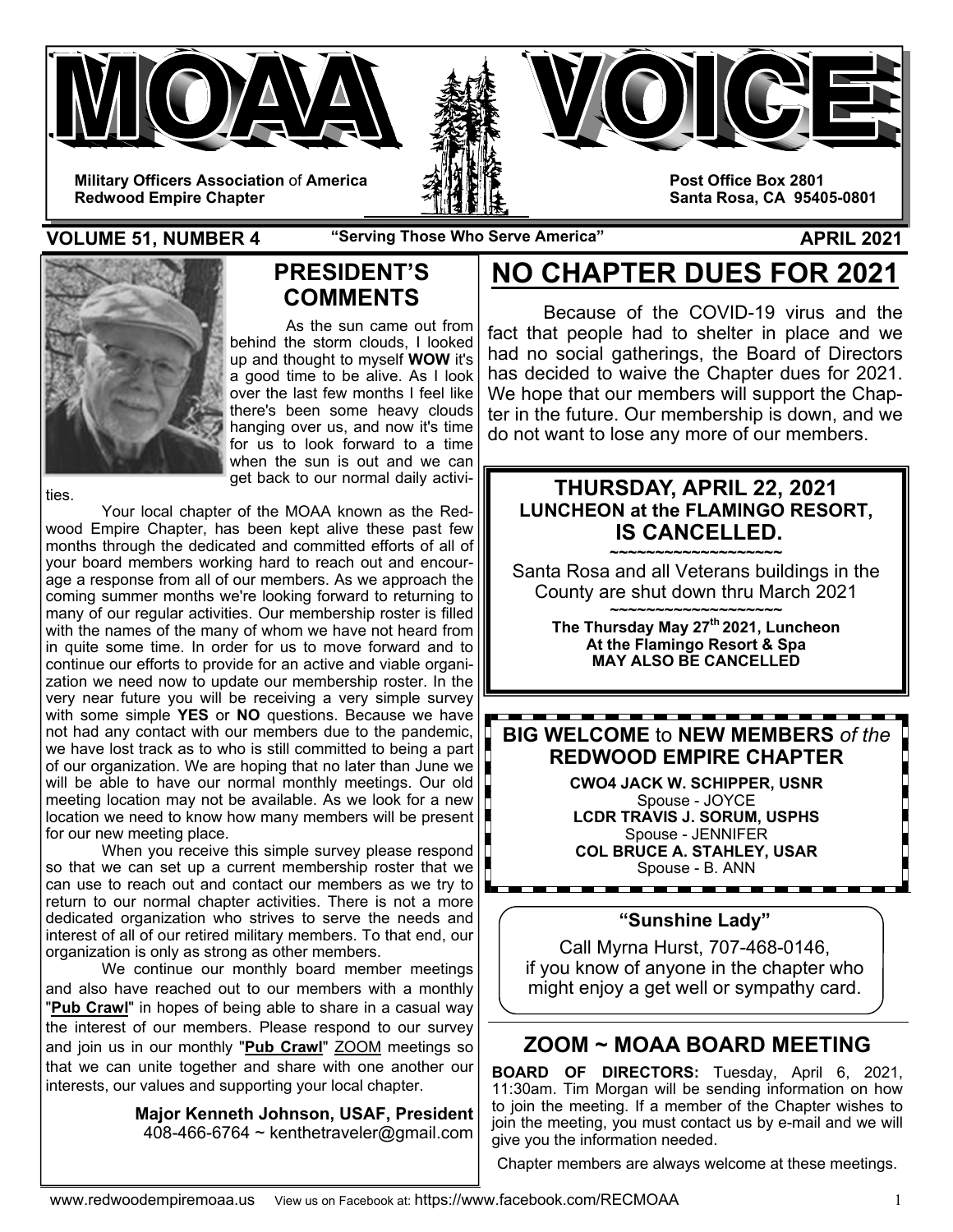# **What would you like? Your Comments - Please.**<br>I have been our chapter Legislative Affairs

Chairman off and on since the last part of the XX Century. However, I have asked a few times for your inputs before with little result, now in this period of crisis, I would like to know what you like or dislike of the articles I write. Write, call or email your thoughts. Don't worry about offending me - I have a thick skin developed through the ages.

#### **LTC Vern McNamee, USA Ret**

**Email:** vernonmcnamee@mcn.org ~ **Cell:** 707-972-3066 **~~~~~~~~~~~~~~~~~~~~~~~~~~~~** 

## **Legislative Update – April 2021 LEGISLATION:**

#### **Federal**

 NDAA - National Defense Authorization Act 2021- 2022. This is still a WIP with many budget details to be worked out. MOAA has submitted its list of priorities which has been published in the Military Officer and is the basis for any talks with our representatives.

 S. 344/H.R.1282 Major Richard Star Act. These two bills are being reintroduced *again* to provide for concurrent receipt of retired pay and VA disability payment for those injured in combat who have not completed 20 years service. We urge your action to make sure our Congressmen and Senators are on board supporting this urgent legislation.

#### **State**

 State Legislators. In case anyone forgot who you state representatives are, follows are our State Senator and Assemblyman addresses and phone numbers.

#### **Senator Mike McGuire**

2<sup>nd</sup> District 200 School St. Ste K Ukiah, CA 95482 Telephone: 707 468-8914

#### **Assemblyman Jim Wood**

2<sup>nd</sup> District 200 School St. Ste D Ukiah, CA 95482 Telephone 707 463-5770

#### **Legislation:**

 SB 467 Oil and gas: hydraulic fracturing, etc. This bill would shut down 96% of California's domestic oil production which is already more than 70% dependent on foreign oil.

 Such ban will reduce high paying jobs for veterans among others, besides posing a national security threat to California and the United States. Let's get the pandemic under control before we cut jobs, raise the cost of living, etc.

**Retired Pay Tax Exemption.** Although no measure has been presented - yet - don't count it out. With the infusion of COVID19 help, keep alert.

 **AB 1400 California Guaranteed Health Care -** This bill, would create the California Guaranteed Health Care for All program, or CalCare, to provide comprehensive universal single-payer health care coverage and a health care cost control system for the benefit of all residents of the state. In essence, CalCare will take over federal coverage to include VA benefits, TRICARE for active duty personnel serving in the state. "They" propose this will "save" money, however, it will probably cost quality of our health care.

 We are opposing this bill because, the way that it's written, military personnel, retired or active living in California, will probably fall under this program negatively affecting most of gains we have won between 1986 and 2000 with the establishment of TRICARE, TRICARE, Select, and TRI-CARE for Life.

 The devil is in the details, "comprehensive universal single-payer healthcare coverage" does NOT mean that everyone will have equal care.

 With the urgency reflected by CalMOAA, the following letter was sent to our State Assemblyman in mid-March: **~~~~~~~~~~~~~~~~~~~~~** 

#### **The Honorable Jim Wood**

State Assemblyman - 2<sup>nd</sup> District 2 The 00 School St., Ste D Ukiah, CA 95482

Dear Assemblyman Wood,

 As Legislative Affairs Chairman for the Redwood Empire Chapter of the Military Officers Association of America (MOAA) - an integral part of the 2,300 member California Council of Chapters of MOAA, I am the principal chapter advocate for our chapter members in relation to concerns regarding proposed state or federal legislation.

 Therefore, I am writing to share our concerns that proposed AB 1400 with its current language or lack of language, will negatively impact all our veterans', disabled veterans, active-duty military, military families and military retirees living in California.

 AB 1400 contains no language to protect or exempt the 57,000 California residents who serve in the military reserves and National Guard who receive their medical benefits through the federal program Tri-Care. It also does not protect nor exempt the military retirees who, after 2"0 years of military service, earned federally paid medical insurance and use Tri-Care for Life as a supplemental to their Medicare coverage - a situation which could place the military retirees' medical benefits in jeopardy.

 For these reasons, I respectfully request that, as written, you oppose AB1400 because we feel that we could be forced into a single payer health system which, in general would have a deleterious effect on military retirees with Tri-Care for Life and other veterans using Medicare benefits to access federally funded VA hospitals as the state would take control of Medicare funds of California residents.

Thank you for giving attention to this matter.

Sincerely ours,

Vernon D. McNamee LTC, US Army Retired Legislative Affairs Chairman Redwood Empire Chapter MOAA"

Stay tuned. Please let me know of what you need in the future.

> **Vern McNamee, LTC, USA Retired**  Legislative Chair, Redwood Empire Chapter, MOAA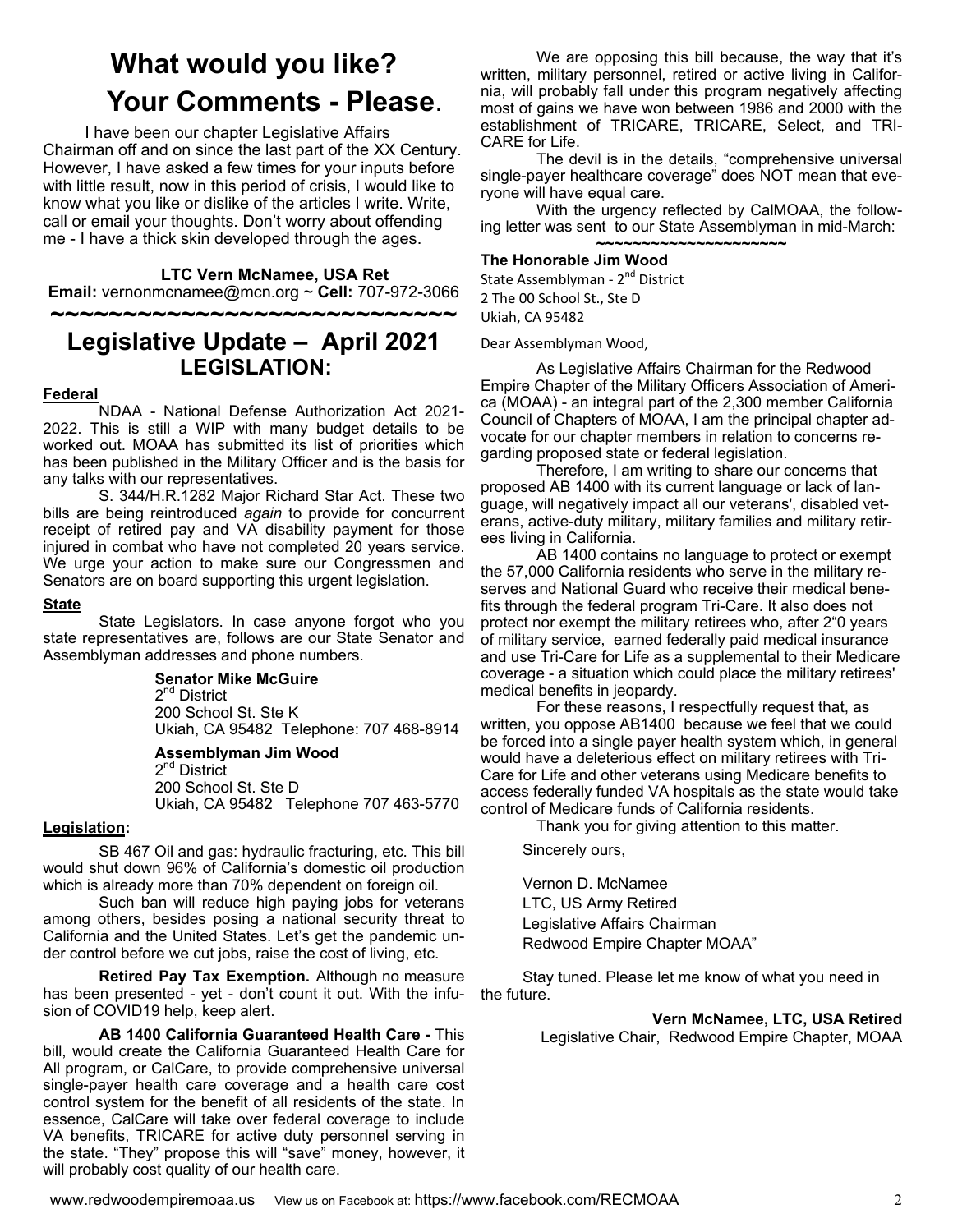## **"PUB CRAWL" RECMOAA Zoomers Pub Meeting**

Our third Pub Meeting using Zoom on February  $9<sup>th</sup>$  went well with about 10 members attending for most of an hour. It was nice to just chat about various things and most of us shared a funny stories or jokes.

 So…..we'll do it again on the second Tuesday in April 13th at **4pm**. Tim Morgan will again setup a monthly Zoomer Pub Meeting. Should last about an hour and attendance is purely optional. The access information for the meeting on April 13th is as follows:

## **Join Zoom Meeting**

https://us02web.zoom.us/j/6103642462? pwd=TldaYXdwZ3l5OEJ4SGFVcHIwNjFjZz09

> Meeting ID: 610 364 2462 Passcode: 464646 Dial by your location +1 669 900 6833 US (San Jose)

**Note**: if the link above does not work for you, go to https://Zoom.us/Join and enter the Meeting ID and Passcode above, or for voice only, use the dial in number above.

> Hope to 'see' more of you there in April. Major Kenneth Johnson, President

## **Redwood Empire Chapter member CPT WILLIAM ANDERSON, USA**

**Is offering his service to members and veterans in need.** 

 He realizes that the country is presently going through a rough time, because of the present COVID-19 virus and shelter in place, there are a lot of people with many different needs. He is offering to our members and any veterans organizations his help.

 As a landlord he can repair many house issues for our their members. **FREE!** They only need to pay for parts.

 He can transport supplies. He lives in Santa Rosa. He owns 46 properties in this state alone and is his own maintenance service. He does many kinds of things.

 Anyone can call him and he will give you more details.

Call: William Anderson at 707-331-0366

## **Idle Thoughts....**

- I had amnesia once -- or twice.
- Protons have mass? I didn't even know they were Catholic.
- I am neither for nor against apathy.
- All I ask is a chance to prove that money can't make me happy.
- If the world were a logical place, men would be the ones who ride horses sidesaddle.
- What is a "free" gift? Aren't all gifts free?
- They told me I was gullible ....and I believed them.
- Teach a child to be polite and courteous in the home, and when he grows up, he'll never be able to merge his car onto the freeway.
- Experience is the thing you have left when everything else is gone.
- One nice thing about egotists ... they don't talk about other people.
- My weight is perfect for my height ... which varies.
- I used to be indecisive. Now, I'm not sure.
- The cost of living hasn't affected its popularity.
- How can there be self-help groups?
- Show me a man with both feet firmly on the ground, and I'll show you a man who can't get his pants off.
- Is it just me, or do buffalo wings taste like chicken?

#### ~~~~~~~~~~~~~~~~~~~~ **This happened yesterday and is important information**

A friend had his 2nd dose of the vaccine at the vaccination center after which he began to have blurred vision on the way home.

 When he got home, he called the vaccination center for advice and to ask if he should go see a doctor, or be hospitalized.

 He was told NOT to go to a doctor or a hospital, but just return to the vaccination center immediately and pick up his glasses.

~~~~~~~~~~~~~~~~~~~~



**SAAAAAAAAAAAA "GOOD SPEAKERS ARE NEEDED"**  Chapter members: Who do you want to hear from? Please send your suggestions to **Don Nowacki**, (707)528-2895, or by e-mail: nowacki@sonic.net

**Matata**